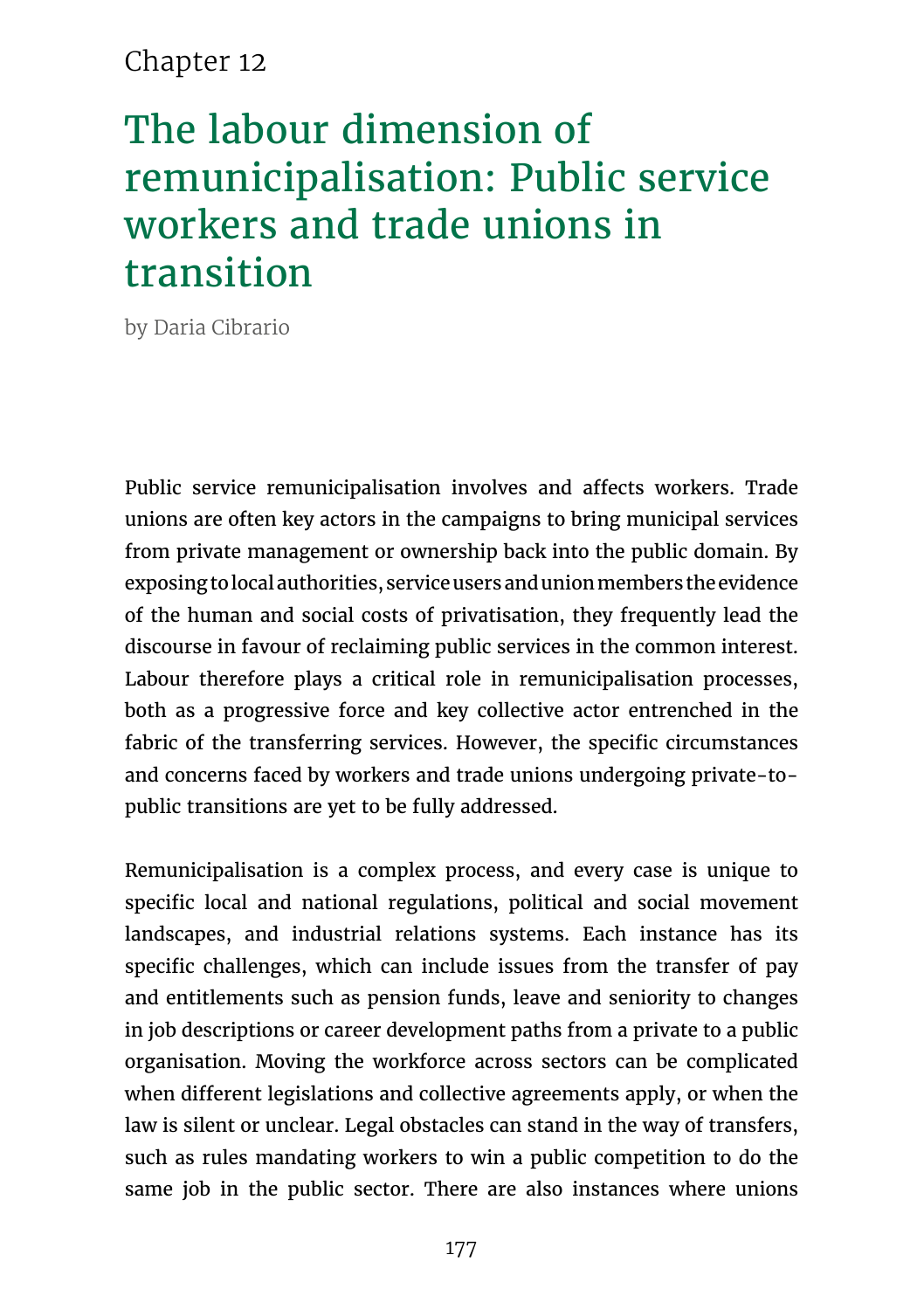are restricted to representing workers only in private or public sector employment, but not in both. This could cause union membership loss in a transition.

While awareness of the strategic importance and human rights imperative of the labour dimension of any remunicipalisation process is increasing,<sup>1</sup> the concrete challenges, workplace stories and lessons learned from completed or ongoing private-to-public transition experiences remain largely under-researched and at times misunderstood. As the number of cases rises across continents and sectors, many public service workers' and trade unions' remunicipalisation stories are waiting to be told.

This chapter is part of Public Services International's (PSI) ongoing efforts to shed light on the growing union experience in this field, aiming to lay the groundwork for successful remunicipalisation while avoiding common pitfalls.2 For the purpose of this publication, it focuses on a limited sample of the many labour actions, challenges and issues that typically remain under the remunicipalisation radar. It is largely based on information obtained during interviews carried out by PSI with union representatives directly involved in remunicipalisation cases.

## Mobilising and building knowledge to challenge the pro-privatisation narrative

Trade unions have actively built and participated in remunicipalisation campaigns by joining forces with civil society organisations to document and expose the impact of privatisation on people and communities, while building a service user and citizen vision for the public services of the future. Due to their workplace and community presence, unions are traditionally strong at grassroots mobilisation. Thanks to their organising capabilities, they can mobilise their membership and use collective action to trigger a discourse shift in some pro-privatisation environments.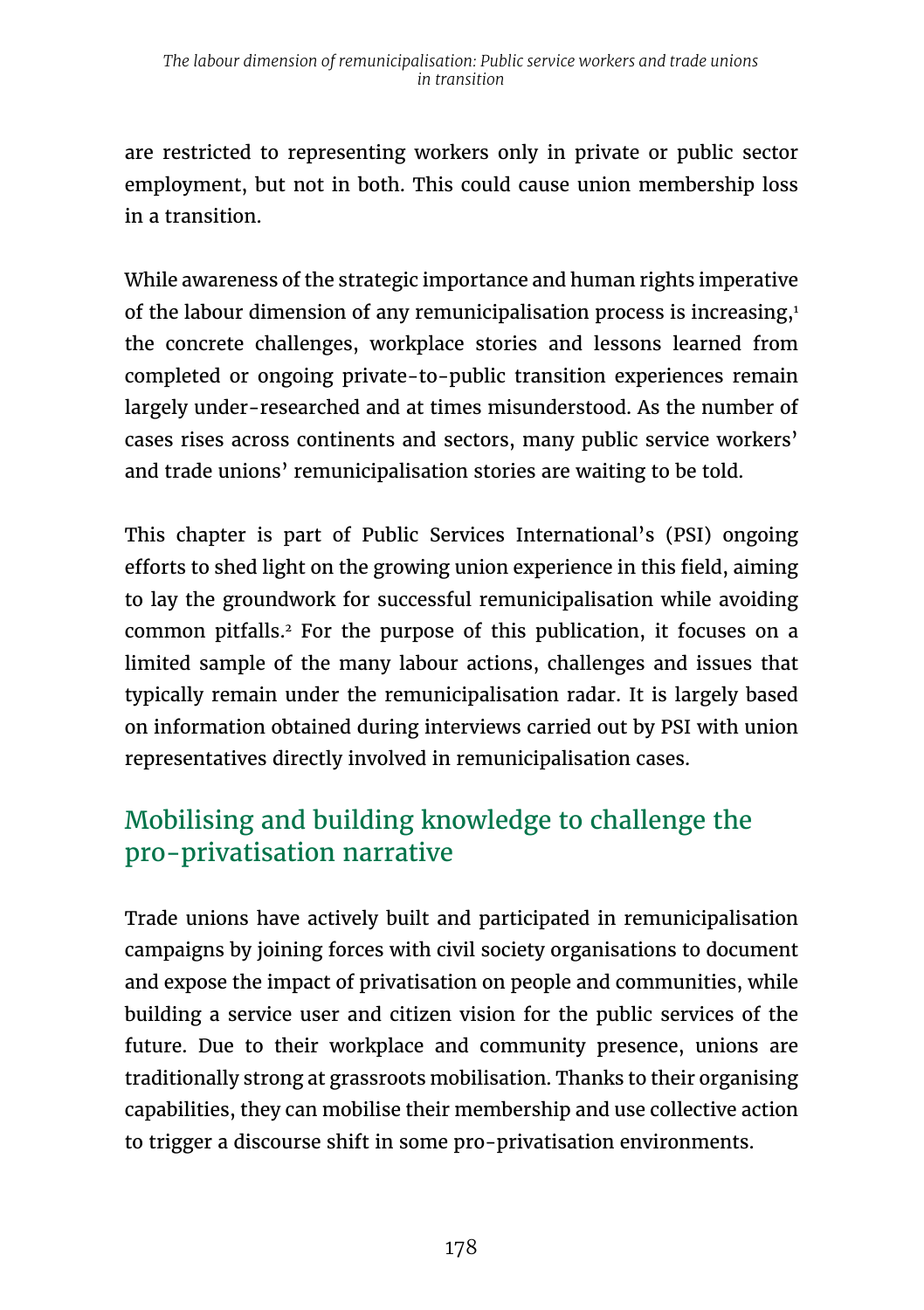The use of reputable research centres, investigative journalism, academia and participatory public hearings, along with the systematic documentation of workers' stories, allows unions to expose the damage caused by privatisation and inform the public and local authorities about the reality behind the gloss – ultimately helping them make informed decisions on the future of the service.

### *Case l: Exposing privatised waste workers' abuse in Winnipeg (Canada)*

When the Canadian Union of Public Employees (CUPE) wanted to make the case for insourcing the city of Winnipeg's municipal waste collection services privatised 13 years earlier, the union approached the province's Manitoba Office of the Canadian Centre for Policy Alternatives to expose the dramatic deterioration of service quality and the abuse endured by municipal waste workers in the privatised services. The private contractor had hired truck drivers to collect refuse, pushing them to accept a 'bogus selfemployment' scheme, shifting social security costs and related risks onto them. Meanwhile, to staff the trucks these drivers often hired day labourers who were sometimes paid in cash, could be easily let go, and were subject to substandard working conditions. Even if citizens and users perceived a deterioration of service quality, they did not know what was going on.

The researcher reached out to the workers and many answered the call. The Trashed<sup>3</sup> report exposed the precariousness, poverty wages, health and safety risks, and exploitation endured by municipal waste workers in Winnipeg's privatised services. It also shed light on the ethnic and social segregation underlying such exploitation, as most subcontracted workers were Indigenous and/ or had a criminal record and faced trouble finding better quality employment. The publication had a serious impact, prompting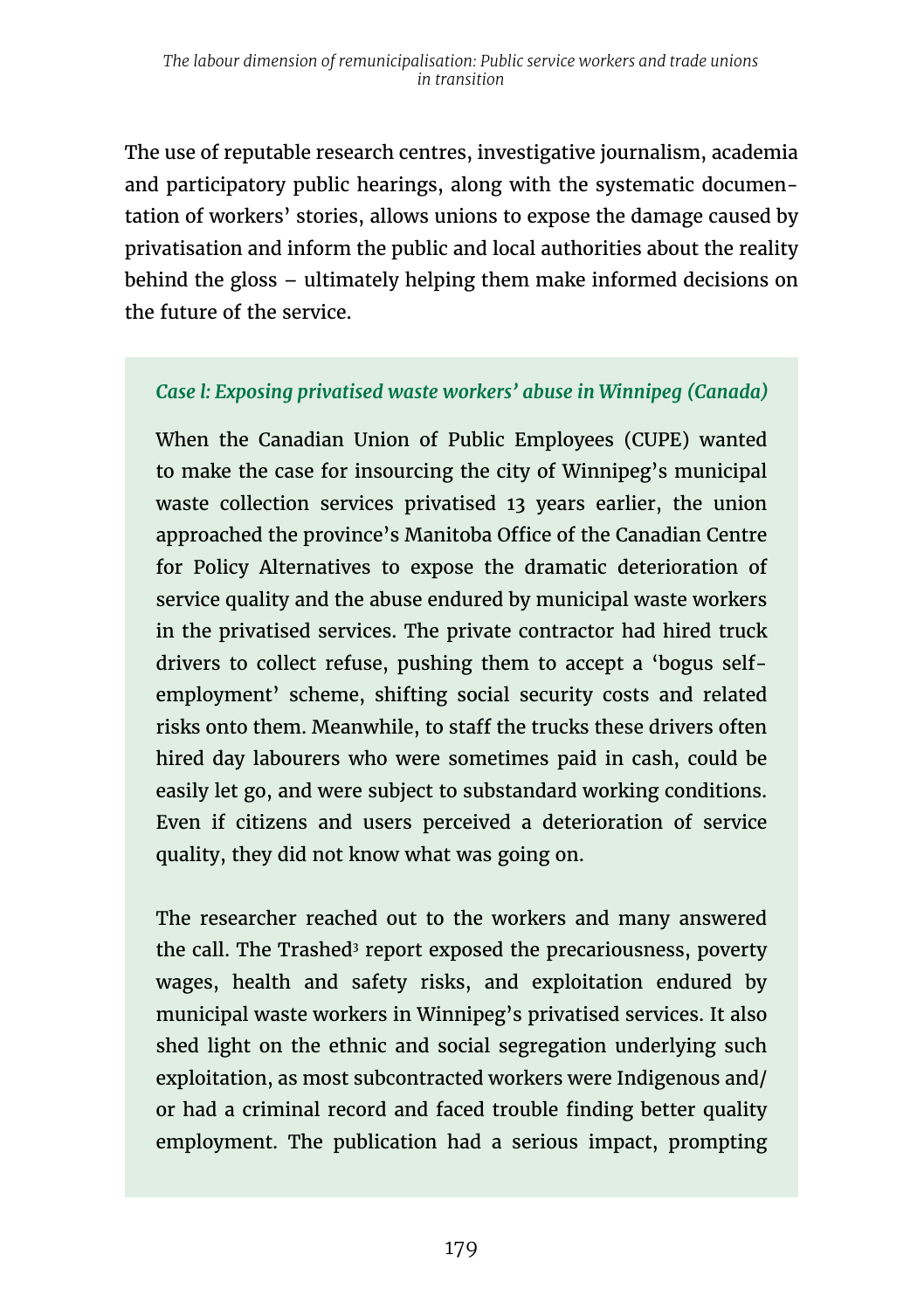reactions from Winnipeg City Council and making a strong case for bringing Winnipeg waste services back in-house.4

#### *Case ll: Australia's 'People's Inquiry into Privatisation'*

In 2016, ahead of a looming threat of even more public service privatisation by then-Conservative government, Australian public sector unions joined forces with civil society organisations and launched a national 'People's Inquiry into Privatisation' – a participatory, transparent, grassroots and democratic assessment of the consequences of 20 years of privatisation for people and communities. Unions and civil society allies approached three independent, highly regarded investigators and launched a public consultation that ran for 18 months across Australia.

Unions and civil society organisations did the grassroots mobilisation through calls, flyers and social media to encourage community participation, applying the same principles used in door-to-door political campaigning and union organising. People wishing to contribute and speak at the public hearings could sign up on the website and at the venue. The inquiry built a participatory vision around a new generation of public services for the people of Australia. It unveiled hard evidence of the ways that privatisation had damaged the lives of service users and workers, as well as entire communities. This was the case for services for children with disabilities, vocational education and training, health services, and power generation and distribution. The inquiry broke the dominant neoliberal pro-privatisation dogma, creating a more favourable context in which to reclaim public service ownership and management in Australia.<sup>5</sup>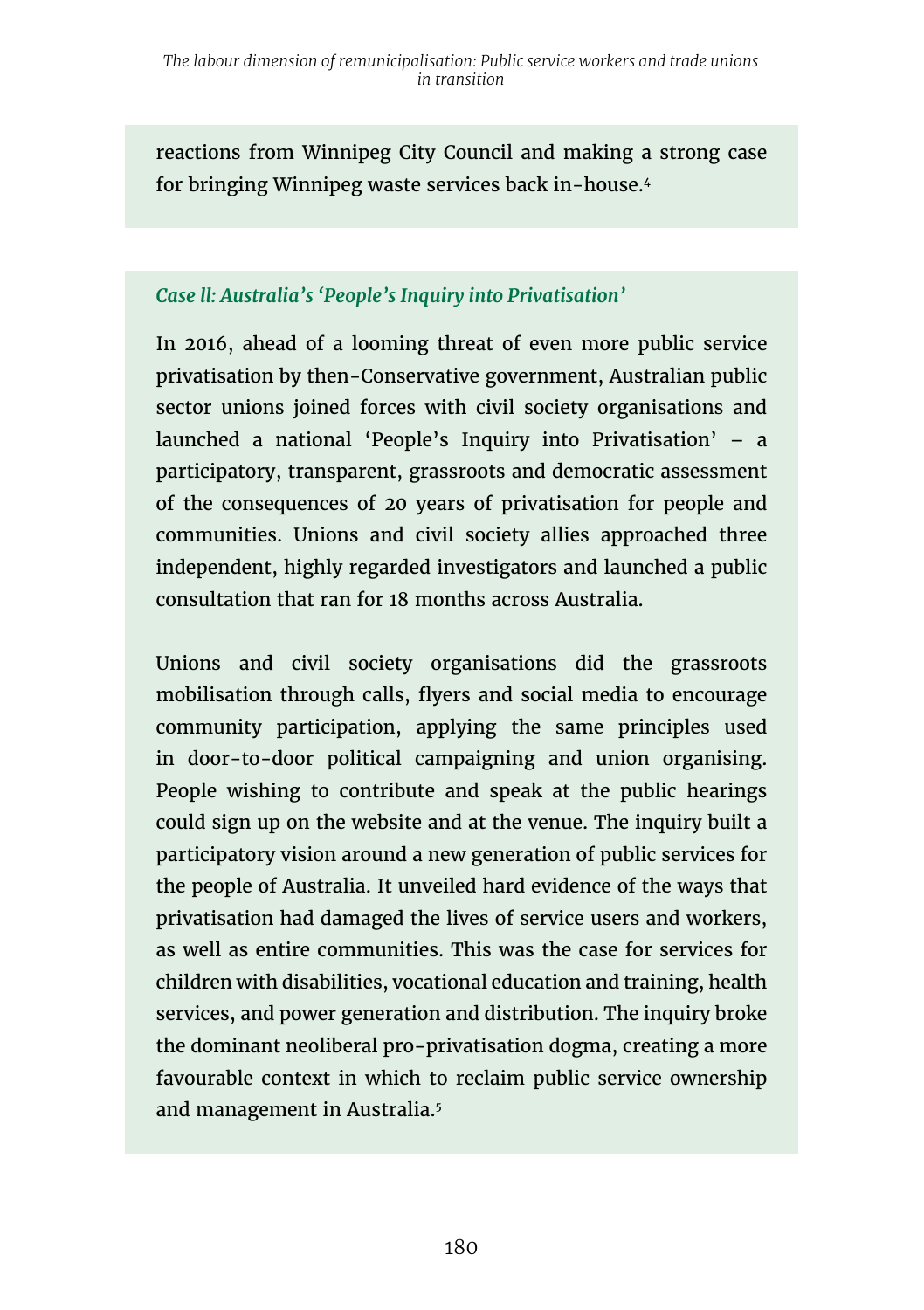## Keeping cohesion, overcoming union fragmentation

Trade unions are not monolithic, and many factors can affect remunicipalisation outcomes. Depending on the industrial relations system, union membership in public services may be fragmented across several, sometimes competing, unions in the same workplace. In addition, when a service involves multiple facilities, different union branches can coexist at the same workplace. If privatisation and outsourcing only affect parts of a service, membership can cut across public and private status. Workers may be covered by different collective agreements and conditions. Some workers may not be union members or excluded from collective bargaining coverage, as can be the case for temporary or agency workers in some jurisdictions.

A variety of corporate cultures and private company-specific labour conditions and benefits can affect workers' perceptions of remunicipalisation. In some countries, the transition from private to public services can be welcome and bring with it considerably better conditions, stronger employment protection and status. In other countries, it can be perceived negatively as potentially representing a loss of status and lower pay and conditions. Private companies that stand to lose profitable and prestigious contracts will lobby, seeking to influence the political process and the workers. These intricate configurations can create divisive dynamics among workers and unions in the same workplace, but also among different branches of the same unions.

Finally, unions can have different views and political positions over remunicipalisation. Some may support it openly by taking a strong political stance, while others may consider it a policy choice of each individual worker. Interests, positions and strategies over remunicipalisation can diverge among workers on the shop floor and their unions.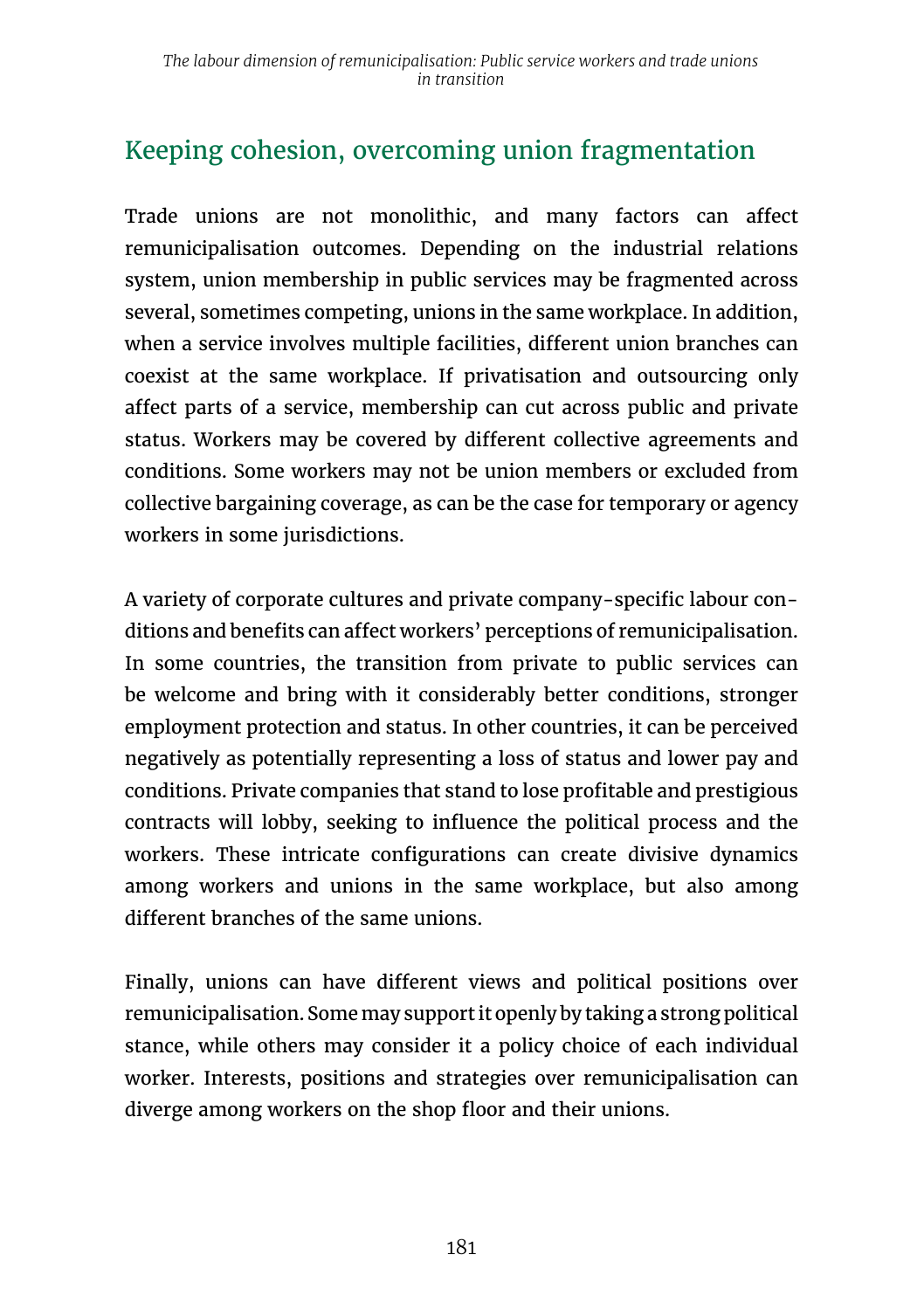#### *Box l*

### **Behind the scenes of the Paris water remunicipalisation: the challenges of union fragmentation**

Prior to remunicipalisation and the creation of *Eau de Paris* as an integrated water utility, Paris water services consisted of four different companies: SAGEP and CRECEP6 (the water analysis laboratory) were under public control; private companies Veolia and *Eau et Force* (a Suez subsidiary) provided water distribution services under 25-year lease contracts from the City of Paris. Union membership was spread across 15 different local union branches: CGT, UNSA, CFDT Interco, FO and CFE-CGC7 were among the unions representing the majority of the workers. These unions had organisational differences: the CGT was mostly present at the workplaces through plant-level union branches (*syndicats d'établissement*) and could negotiate with a certain autonomy from its national federation. The CFDT Interco, on the other hand, was organised as a sectoral local union (*Syndicat des eaux d'Îlede-France*) and was typically more closely accompanied by its national federation in negotiations. On the political dimension of remunicipalisation, the national CFDT Interco position was that a public service under private lease contract would be acceptable provided there was effective control by the public authorities. The CGT federation was openly in favour of returning water supply to public ownership and wanted revenues from public water that were no longer paid out to shareholders to be reinvested in the public utility.

Both federations supported workers in the transition, but many were anxious about the remunicipalisation. Some rejected any transfer to the public sector. This can be partially explained by the fact that pay and conditions in French water services were comparatively higher in the private companies at the time. Public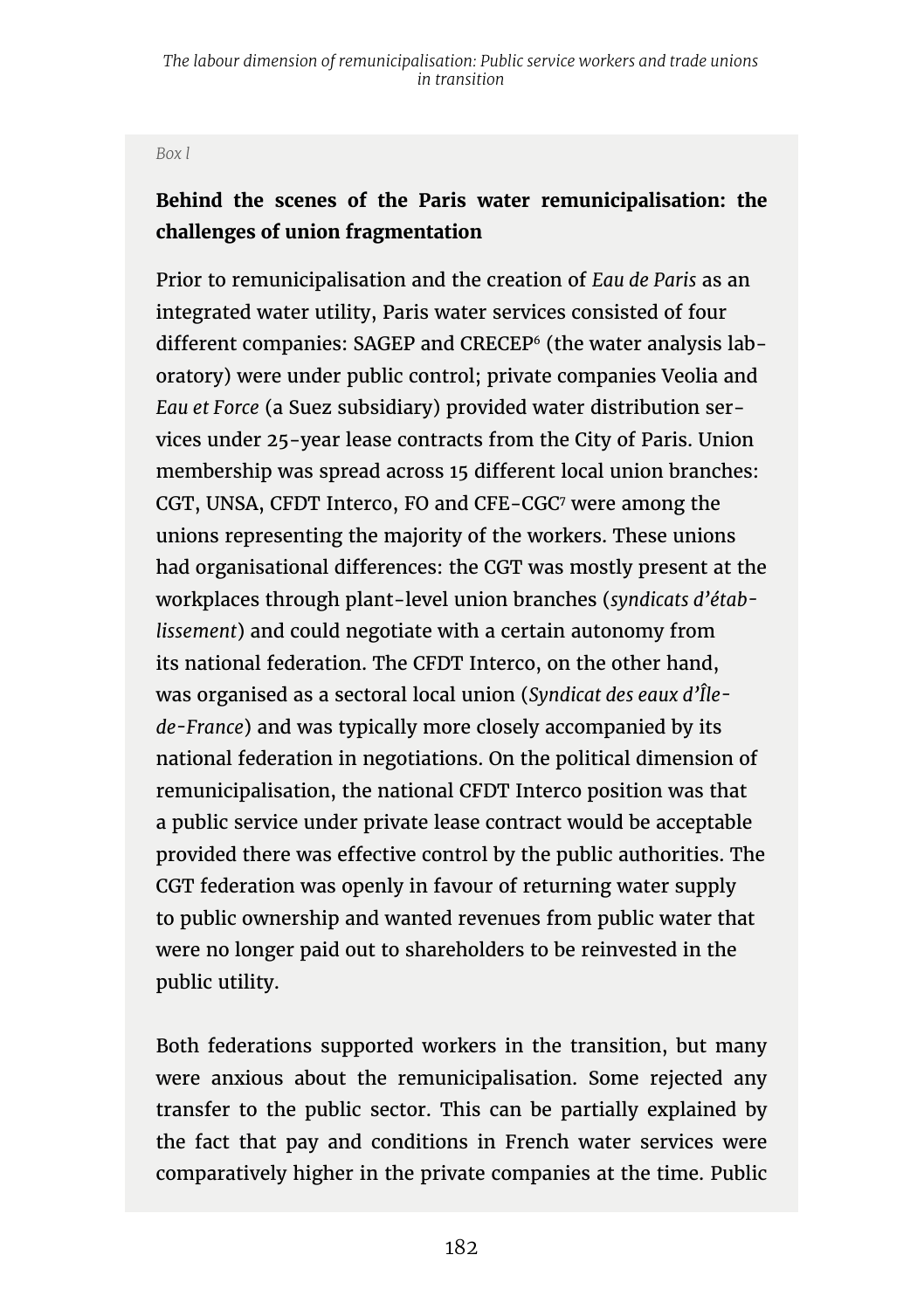sector job security was not a compelling argument because in France workers who transfer from a private to public sector company find themselves under a hybrid private law regime (*régie publique*) and do not enjoy the same level of job security as full-fledged public servants (*fonctionnaires titularisés*). Different workplace cultures, as well as how attached certain workers felt to their companies, also played an important role. The union federations produced materials giving employees the facts about the transfer process according to French legislation and described how the service would operate under public ownership, with the aim of reassuring employees and reducing any uncertainty over the employment transitions.<sup>8</sup>

Experience shows that in these situations, it is crucial for union federations and local representatives to maintain regular, clear communication and dialogue with workers on the shop floor over the implications of the remunicipalisation process. Unions also need to support non-union workers in the transition, by reaching out to them ahead of remunicipalisation. It is vital to put in place proactive two-way communications and outreach to build maximum cohesion within union ranks. National union federations are well placed to grasp the complexity underpinning such processes, but local unions have a better understanding of how the workplace is organised. National federations can increase the chances of a positive transition by supporting their local branches with strategic advice, resources, legal and communication services, and by reaching out to shop stewards, members, public authorities and the media.

## Organising through remunicipalisation

Public sector workplaces traditionally feature high rates of unionisation, whereas privatisation often means weaker, atomised or no unions due to job loss, outsourcing and the erosion of collective bargaining rights.9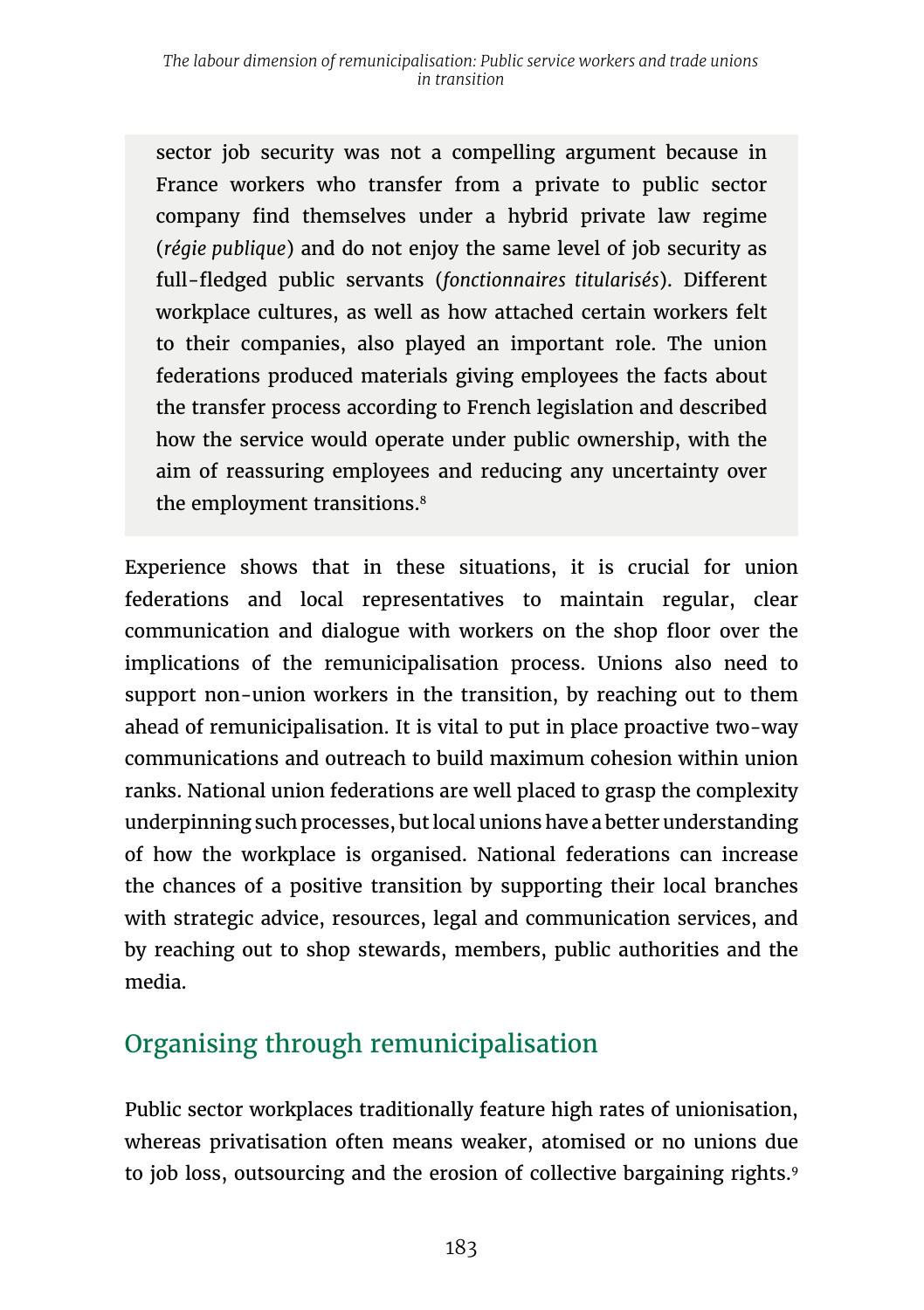Privatisation can also force workers into different unions, depending on labour legislation and union demarcations.

By moving from service profitability to service quality and embracing societal goals, remunicipalisation can be an opportunity for unions to increase membership, strengthen bargaining power and (re)build strong union workplaces in public services.

Retaining membership and seizing the opportunity for growth in a transition means that unions have an interest to build a specific organising angle into their remunicipalisation strategy. This is intertwined with the dialogue process and union cohesion approach referred to above, and with the negotiation of a fair transition for all involved workers with the local authorities described in the following section.

In industrial relations systems where remunicipalisation implies a shift in union jurisdiction and collective agreement coverage as workers move from the private to public sector, specific unions may lose members. In such cases, cooperation, solidarity agreements and membership portability mechanisms can be explored as means to minimise or offset adverse impacts and ensure the best possible union representation for the transferred workers.

### *Case lll: Norwegian municipal workers' union early outreach and organising of transferring workers*

In 2017, when Oslo's decision to remunicipalise waste services was looming, the *Fagforbundet* local union set up a dedicated team and developed a strategy to recruit the workers, many of whom were on temporary contracts. The union team put together a comprehensive list of the workers whose jobs were to be remunicipalised and established a visible local presence. They set up stands in front of the workplace and made representatives available during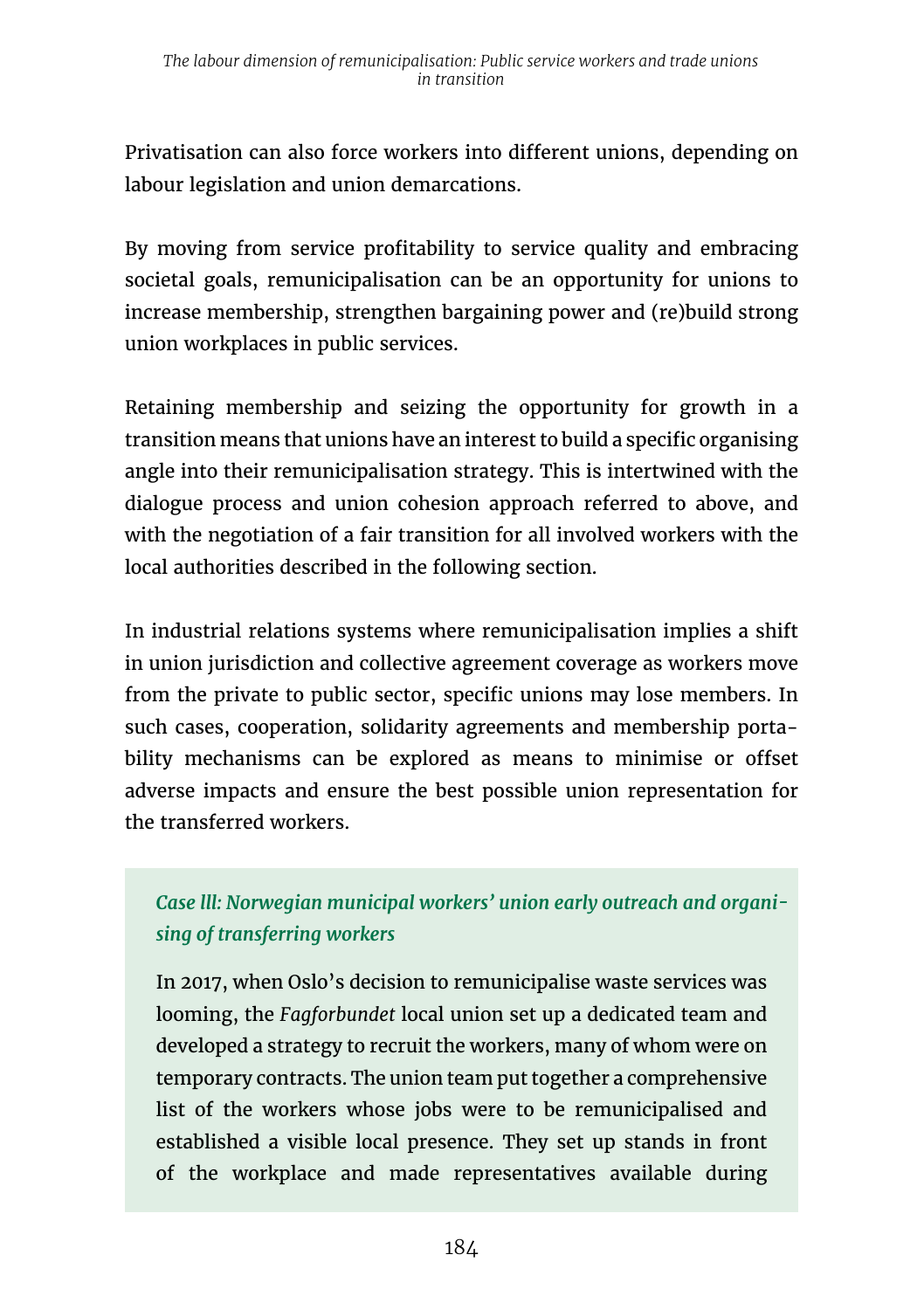the work shift. This meant private provider Vereino's workers could approach them, ask questions and join the union. Many Vereino employees were immigrants and there were major language barriers. Fagforbundet hired interpreters and organised personalised meetings with them. The union prepared leaflets and materials in languages the workers spoke, to make sure they were aware of the situation and their rights. This outreach effort was also an opportunity to organise them: out of the 170 Vereino workers, 80 joined the union before the remunicipalisation. When the company went bankrupt and the City of Oslo internalised the service, Fagforbundet had already achieved the power necessary to negotiate a new collective agreement with the municipality.10



*Fagforbundet local shop stewards approach Vereino workers to organize them into the union ahead of the imminent Oslo waste remunicipalisation. Photo credit: Fagforbundet*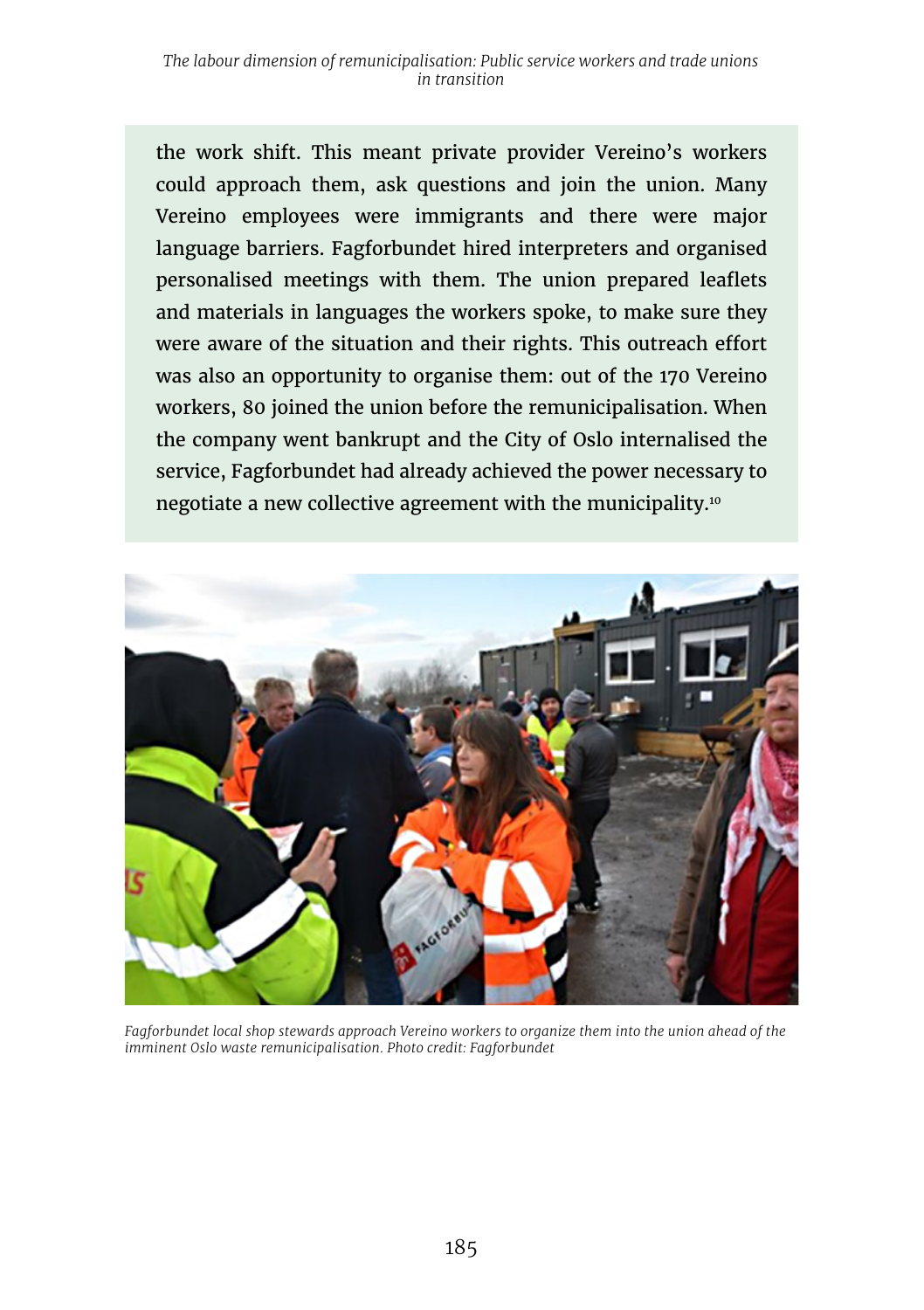## Negotiating a fair private-to-public transition for workers

Regardless of whether there is a clear legal framework underpinning a change from private to public sector, unions must seek to negotiate the terms of any employment transition with the public authorities taking back control of the service. This is not a given, especially in countries where union rights in the public sector are limited or constrained by law or in practice, or where collective agreements exist at a national level but local government-level bargaining is not enabled or practiced. In some countries, local authorities and mayors have little power over public service resources or do not see themselves as employers. They may favour remunicipalisation as a political decision but will not necessarily see or act on the implications of the labour dimension of the transition process.

Negotiating a fair transition for the workers and their unions is in everyone's interest. It is a fundamental step to ensure that remunicipalisation succeeds. In the immediate aftermath of a private-to-public transition, the priority is to ensure service continuity or (re)establish capacity to deliver. This is a window of vulnerability. Any perception that the remunicipalised service is less efficient than under private management needs to be addressed, and social support needs to stay high until the process is completed. In addition, if workers are to deliver effective public services, they must enjoy decent working conditions. They also need to have a say over how the service will be run, as they have a unique view on its operations and on user and citizen needs and expectations. Frontline workers are usually best placed to know what competences, infrastructure and systems are needed or missing to ensure efficient delivery.<sup>11</sup>

The employment transition requires care, transparency and fairness, which greatly contribute to creating a climate of trust from the moment the insourced service begins to operate under public control. For this reason, if a full re-hiring process is deemed necessary, all job posts for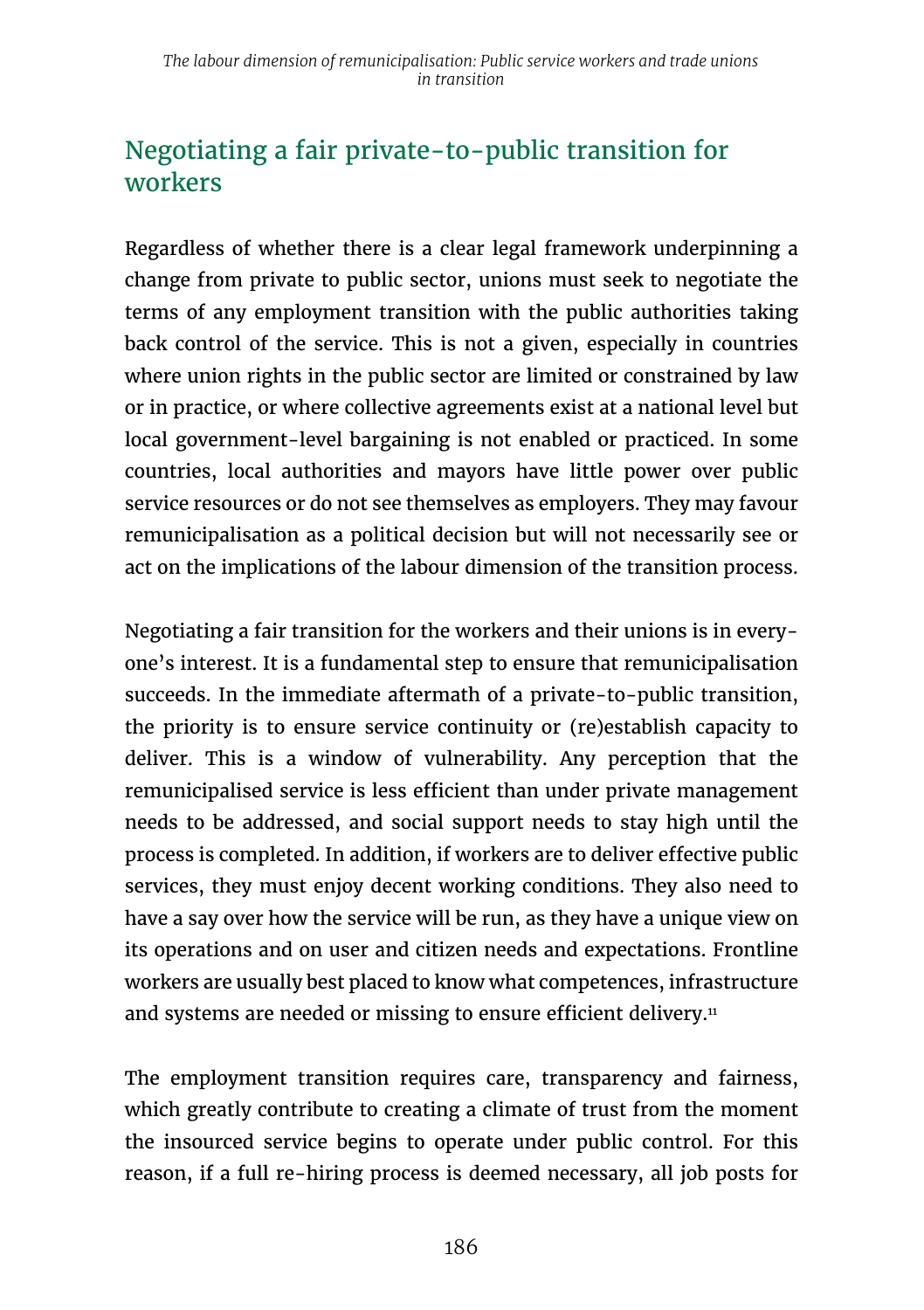the remunicipalised service should be published as vacant and those already doing the work in the privatised service should be considered as priority candidates.

From the union side, giving a strong and united mandate to representatives at the bargaining table is recommended. This will help offset union fragmentation, reconcile different workplace interests and ensure that negotiations with public authorities are practicable and effective.12 No transitioning workers should remain excluded from collective agreement coverage or find themselves in a legal limbo, and all workers should receive equitable treatment.13

#### *Box ll*

### **Paris water: the challenges of negotiating a fair transition across multiple companies**

Prior to their consolidation into the *Eau de Paris* public utility, the four companies had very different pay levels, working conditions and benefits. Harmonising these provisions meant long and hard negotiation of two agreements. The negotiations started in 2009 between the City of Paris and the two pre-existing companies under public control, SAGEP and CRECEP. The City of Paris expected the employees of the various companies to be incorporated into the new public utility as a result of the ownership transfer. However, the city had not fully anticipated the extent of the harmonisation and negotiation process required to ensure a fair transition for all employees. Achieving fairness required the participation of all representative trade unions in the negotiations over the workers' employment transfer with the Paris public authorities. The CGT launched a petition for this approach, collecting more than 500 signatures of employees from all concerned companies. Negotiations were then extended to union representatives of Veolia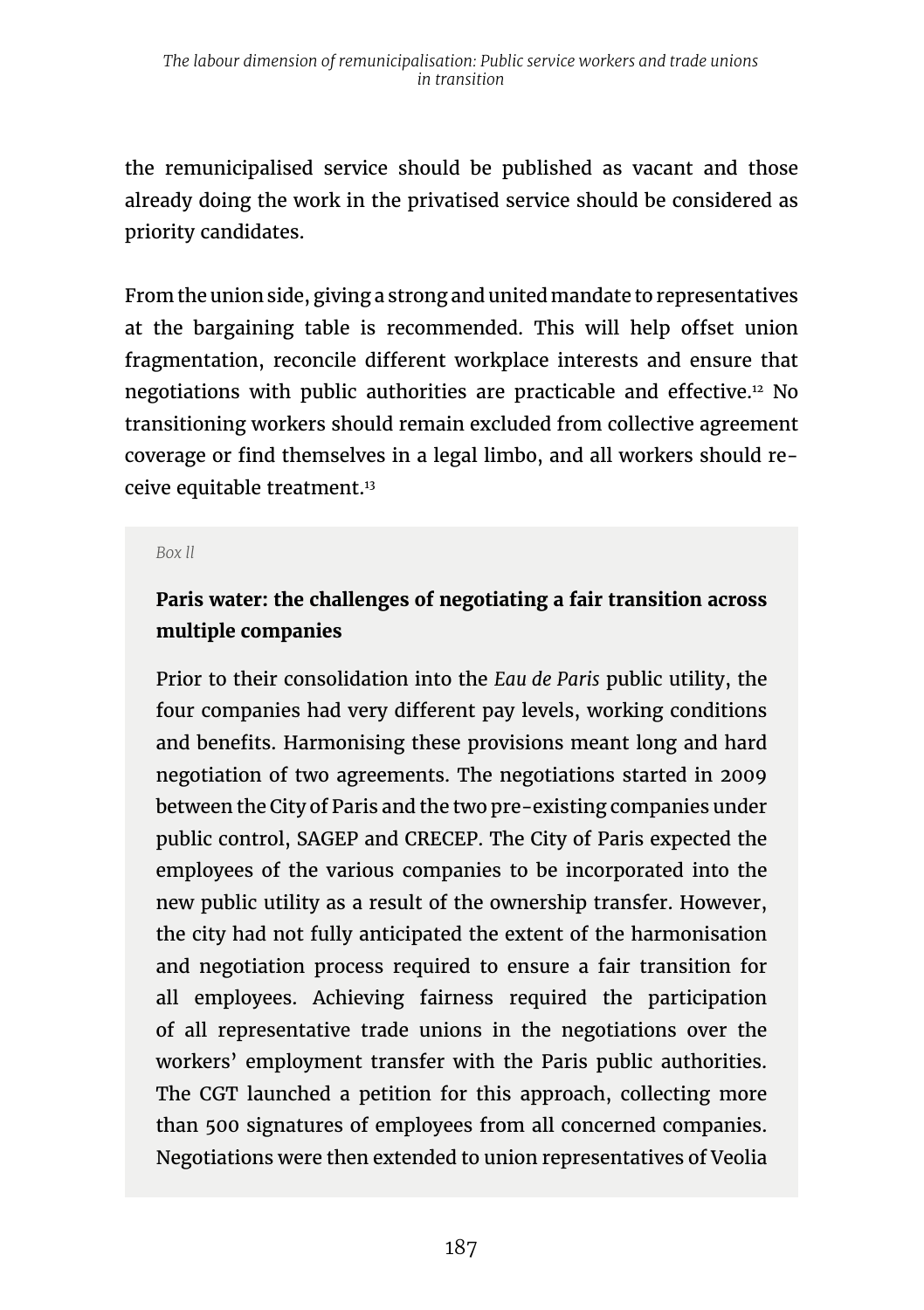and *Eau et Force*. Many different representatives and interests were around the table, and discussions were tense and complex. A critical step was to go through different job descriptions across all four companies, agree on a merged classification system to identify equivalent positions (*fiche de transposition*) and build a single pay structure for Eau de Paris. The final harmonisation agreement was signed in 2011 and represented a major collective achievement for all parties. The union elections that followed the same year reduced the number of unions from 15 to eight.<sup>14</sup>

## Conclusion: public services that work for the people, including workers

There is a strong case for public authorities, public service users, citizens and civil society organisations in favour of remunicipalisation to include labour issues from the outset of a campaign; to properly engage at the early stages with service workers and trade unions; and to maintain that relationship throughout the negotiations. Ensuring a fair employment transition for public service workers and negotiating with their elected union representatives should be viewed as an integral part of any remunicipalisation checklist. Getting this right can be a deciding factor in the overall success or failure of a remunicipalisation initiative.

Remunicipalisation is also an opportunity to build an innovative societal vision of quality public services that are participatory, democratic, and work for people and their communities. That vision must include workers and their trade unions. Whenever remunicipalisation of essential public services can lead to a regular stream of income, such as in the case of water services, it presents an unparalleled chance to leverage public ownership to pioneer new, progressive staff management and worker participation practices while creating quality employment in local communities, all while delivering universal access to quality public services.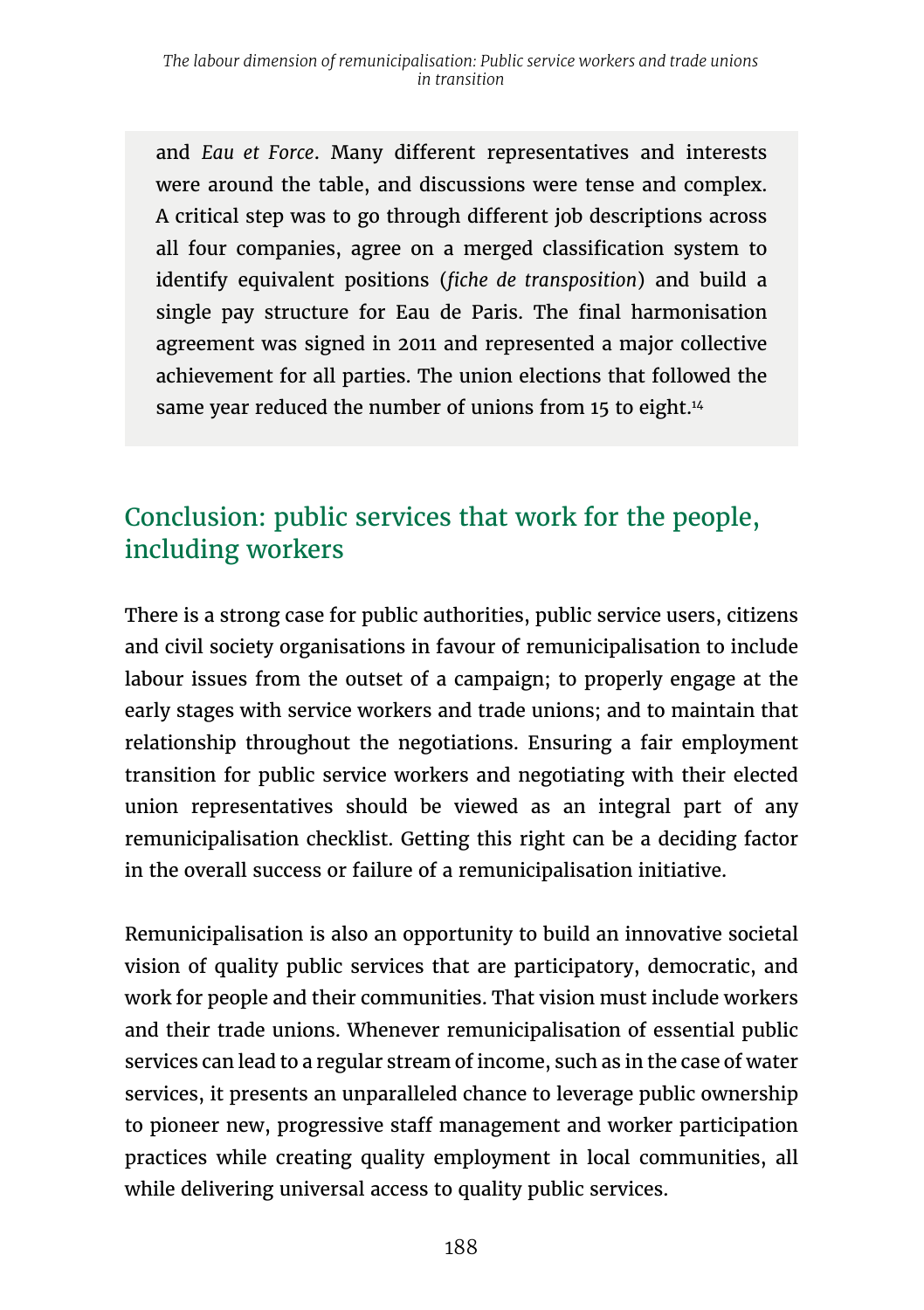#### ABOUT THE AUTHOR



*Daria Cibrario is Policy Officer at Public Services International (PSI), in charge of Local and Regional Governments and Multinational Enterprises. Prior to this role, Daria served as Political Secretary for the Food and Drink sector at the European Federation of Food, Tourism and Agriculture Trade Unions in Brussels and as International Officer for the Food and Drink sector at the International Union of Food Workers in Geneva. She holds a Master's in Politics of the World Economy from the London School of Economics.*

### Endnotes

- 1 See Kishimoto, S. and Petitjean, O. (2017) Reclaiming Public Services. How cities and citizens are turning back Privatisation. Amsterdam: TNI. *[https://www.tni.org/files/publica](https://www.tni.org/en/search/language/en?search=files%20publication%20down%20loads%20reclaiming%20public%20services%20pdf)[tion-down-loads/reclaiming\\_public\\_services.pdf](https://www.tni.org/en/search/language/en?search=files%20publication%20down%20loads%20reclaiming%20public%20services%20pdf)*.
- 2 PSI held a Global Labour Remunicipalisation Conference on 4-5 December 2018. *<http://www.world-psi.org/en/psi-global-labour-remunicipalisation-workshop-geneva>*
- 3 Smirl, E. (2018) Trashed: How Outsourcing Municipal Solid Waste Collection Kicks Workers to the Curb. EBC in Labour Issues, 6 February. Winnipeg, Canada: Canadian Centre for Policy Alternatives-Manitoba. *[https://www.policyalternatives.ca/sites/default/files/uploads/publications/](https://www.policyalternatives.ca/sites/default/files/uploads/publications/Manitoba%20Office/2018/02/Trashed.pdf) [Manitoba%20Office/2018/02/Trashed.pdf](https://www.policyalternatives.ca/sites/default/files/uploads/publications/Manitoba%20Office/2018/02/Trashed.pdf)*
- 4 Author's interview with M. McLean, Research Representative, Canadian Union of Public Employees, Manitoba Regional Office, Canada, 27 September 2018.
- 5 Author's interview with M. Whaites, Sub-Regional Secretary for Oceania, PSI, 9 August 2018; People's Inquiry into Privatisation (2016) Taking back control. A community response to privatisation. *<https://www.peoplesinquiry.org.au/report>*
- 6 Société anonyme de gestion de l'eau de Paris and Centre de recherche, d'expertise et de contrôle des eaux de Paris, today Laboratoire de l'eau de Paris.
- 7 Confédération générale du travail, Union nationale des syndicats autonomes, Confédération française démocratique du travail intérieur et collectivités, Force ouvrière, Confédération française de l'encadrement.
- 8 Author's interview with B. Fasola, CFDT Interco Federation, 6 September 2018; and with R. Montbobier, CGT Eau de Paris, 12 July 2018.
- 9 Hall, D. (2015) Why public-private partnerships don't work. The many advantages of the public alternative. Greenwich, UK: PSIRU.
- 10 Interview with U. Bjerregaard Moe, Fagforbundet by Kjetil Vevle, Fagforbundet and PSI, 5 September 2018. Also see the Chapter 1 in this book: 'Norway: Bankruptcy sparks more than 100 cases of remunicipalisation'.